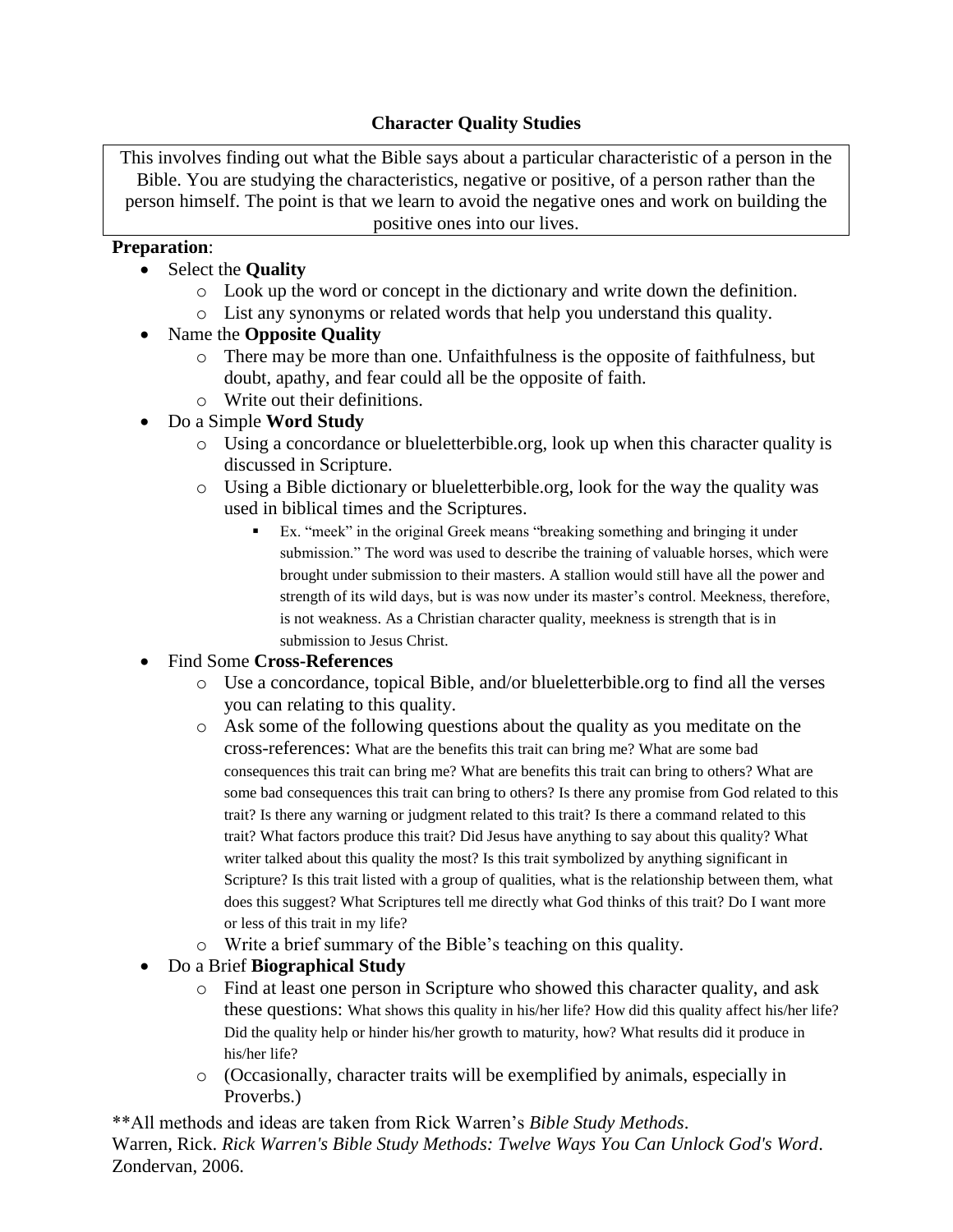## **Lesson Format:**

#### Title: The **Quality**

Introduction: Provide a short activity, ice breaker, or thought-provoking question to focus the group's thoughts on the topic for the day.

Lesson Body:

- Explain that we don't want to project our own ideas about what it means to live a holy life onto what the Bible says. We are going to acknowledge our own preconceptions so that we can build on them or wipe them away to start from scratch.
- Present the **quality** to the group and ask them to share their understandings of what it means to have that quality.
	- $\circ$  If clarification is needed to narrow the definition/understanding, discuss the **opposite quality** and how that can contrast how we can observe the **quality**.
	- o If the real, applicable definition does not come up through the opinions of people in the group, present your findings.
- To address erroneous preconceptions, present your **word study** of the original, Scriptural usage of the quality.
- Discuss how we can identify the quality in someone's actions and observe how the Bible presents the quality in the **cross-references.**
	- o You may read all the cross-references or only a select few that epitomize your findings.
	- o Ask some of the sample questions that you believe the people in your small group may connect with or relate to.
- Look at an example of how this quality was lived out in the **biographical study**.
	- o You may summarize a whole life story and read only a few key verses.
	- o If there is time, you may want to read a whole section of Scripture.
	- o Discuss some of the sample questions that you think would be most applicable to the group.
- Application: Select a situation or relationship to work on.
	- o Situation: Anticipate in advance what you will do when the situation arises.
	- o Relationship: Determine ahead of time how you will respond in your interactions with that person.
	- o Discuss how our actions might need to change before our heart attitudes change, but righteous living often turns into holy thoughts.
	- o Remember that applications should be personal, practical, possible, and measurable (see "Basic Principles for Bible Study").

Suggestions for the Conclusion:

- Find a Memory Verse: Choose one verse that exemplifies the essential ideas of what the people in your small group need to know.
- Plan a Specific Project: i.e. To work on the trait of gratefulness, write grateful letters to five people who have been a blessing to you.
- Put it in Writing: As the week progresses, keep track of how you were able to work on this quality, what was successful, and what was not.

\*\*All methods and ideas are taken from Rick Warren's *Bible Study Methods*. Warren, Rick. *Rick Warren's Bible Study Methods: Twelve Ways You Can Unlock God's Word*. Zondervan, 2006.